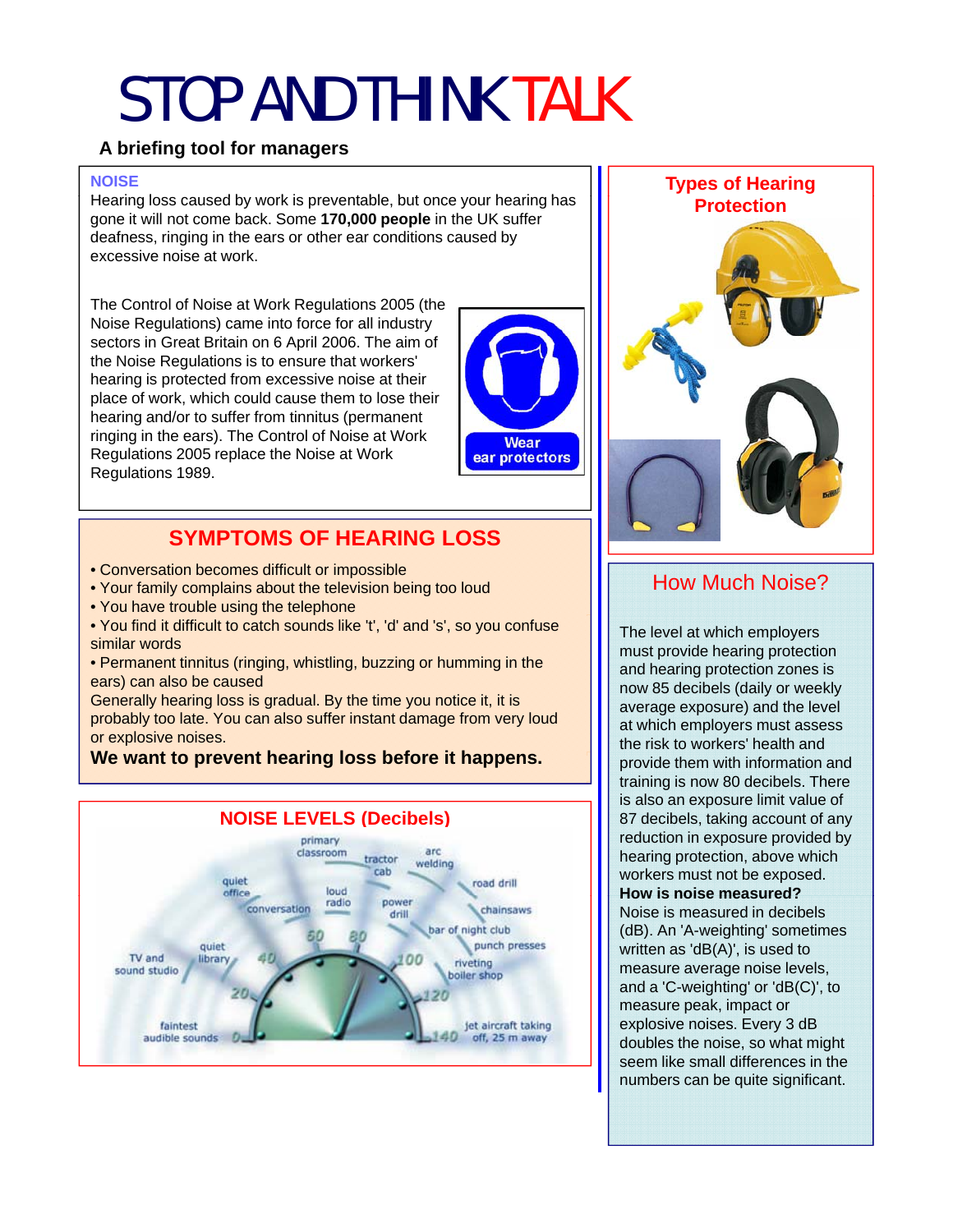## STOP AND THINK TALK **NOISE**

## **Preparation**

This stop and think talk can be used individually or with a group of people. Participants should receive a copy of the talk for their CPD files as well as signing the training declaration. It is suggested that before delivering this training that a tour of the site is conducted and participants asked to identify the various sources of noise for discussion in the classroom.

## Introduction (After reading out the case studies)

Noise levels and peoples tolerance to them is a personal matter, however, there are legal noise levels where defined action must be taken. There are many noise emissions that are below regulatory action levels that could be classed as nuisance, these should also be identified and where possible action taken for the well being of the individuals affected.

THE TALK Use the questions below to open the discussion under each heading and then go through the lists explaining in detail each hazard / control and what is expected

#### **Hazards**

#### **Question 1 – What are the sources of Noise that can present a hazard in the workplace? present a hazard in the workplace?** The section of the measures they need to take to protect their hearing

- Mobile Plant / Vehicles
- Machinery: **Crushers** 
	- **Screens** Conveyors Crash Boxes / Material Transfer Points Drills Breakers / Hammers Mi Mixers Vibrators Saws
- Blasting
- Construction & Demolition Works
- Off Site Noise: Traffic, Aircraft, Trains, Adjacent Works etc.

#### **Question 2 What are the key "action" levels for Noise? Question – What are the action levels for** • Work rotation to limit exposure

• 80 Decibels (Average Exposure) – Advisory level at which hearing protection should be provided and employees informed – LOWER ACTION LEVEL

• 85 Decibels (Average Exposure) – Level where hearing protection is mandatory and measures should be taken to reduce levels as far as is reasonable – UPPER ACTION LEVEL

• 87 Decibels (Average Exposure) - Level above which workers must not be exposed after taking into account the reduction in exposure provided by hearing protection Note: Every 3 Decibel increase in noise is actually a doubling of that noise

#### **Risk Assessment**

#### **Question 3 – What action must the employer take in relation to noise levels?**

- Reduce noise levels to below the upper action level
- Provide information and hearing protection where levels exceed the lower action level
- Clearly identify areas where hearing protection must be worn
- Ensure hearing protection is worn where required

• Instruct and inform employees on the risks from noise and the

#### **Question 4 – What action must the employee take in relation to noise levels?**

- Wear protection where instructed
- Use equipment properly and look after it
- Report any defects in protection equipment
- Bring to the employers notice any concerns relating to noise

#### **Controls**

#### **Question 5 – What controls can be put in place?**

- Replace noisy equipment with quieter equivalents
- Double glazed windows on buildings
- Site noisy equipment away from people
- Enclose noisy equipment in sound proofing materials
- Designated noise zones
- Warning signs
- Work rotation to limit exposure<br>• Periodic noise surveys
- 
- Ear defenders (always last resort but often necessary) etc.

#### **Question 6 – What other measures can be taken?**

• Advice on Noise and its potential health implications including noise hazards away from the workplace:

• Health Surveillance - where hearing loss can be identified and action taken to reduce exposure if required

#### **REMEMBER – Hearing loss cannot be reversed so avoid excessive continuous noise and protect yourself where necessary.**

AND FINALLY . . .

- Clarify any points as required.
- Ask if there are any other safety related issues that should be discussed.
- Get everyone to sign the training declaration.
- Thank everyone for their participation